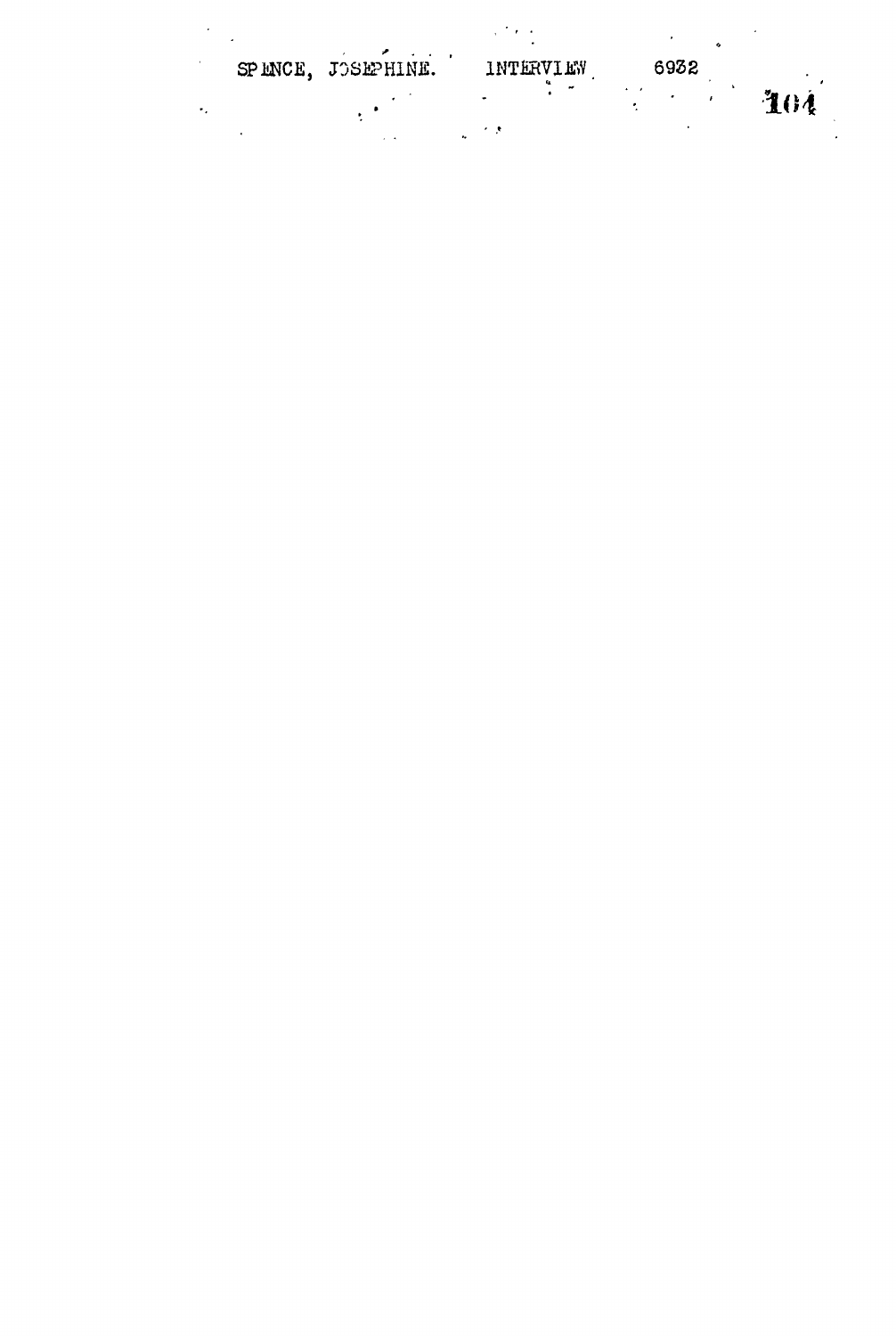| $-11 -$                                                                                                                                               | Form $D-(S-149)$ |
|-------------------------------------------------------------------------------------------------------------------------------------------------------|------------------|
| LEGEND & STORY FORM<br>WORKS PROGRESS ADMINISTRATION<br>Indian-Pioneer History Project for Oklahoma                                                   | .105             |
| SPENCE, JOSEPHINE (MRS.) , INTERVIEW:                                                                                                                 | #6932.           |
| Field norker's name __ Nannie Lee Burns                                                                                                               |                  |
| This report made on (date) July 29                                                                                                                    | 1937             |
| This legend was<br>$l_{\cdot}$<br>soured from (nume) Mrs. Josephine Spence                                                                            |                  |
| Address 120 J. NE Miami, Oklahoma                                                                                                                     |                  |
| This person is (male or funale) White, Negro, Indian,<br>If Indita, give tribe                                                                        |                  |
| Origin ind Mistory of legand or story<br>From memory $\sim$ .                                                                                         |                  |
| No. of the Con-                                                                                                                                       |                  |
|                                                                                                                                                       |                  |
| 3.<br>frite out the legend or story as completely as possible. Usu-bienk<br>sheets and attach firmly to this form. Number of sheets<br>10<br>attached |                  |
|                                                                                                                                                       |                  |

 $\cdot$ 

 $\overline{a}$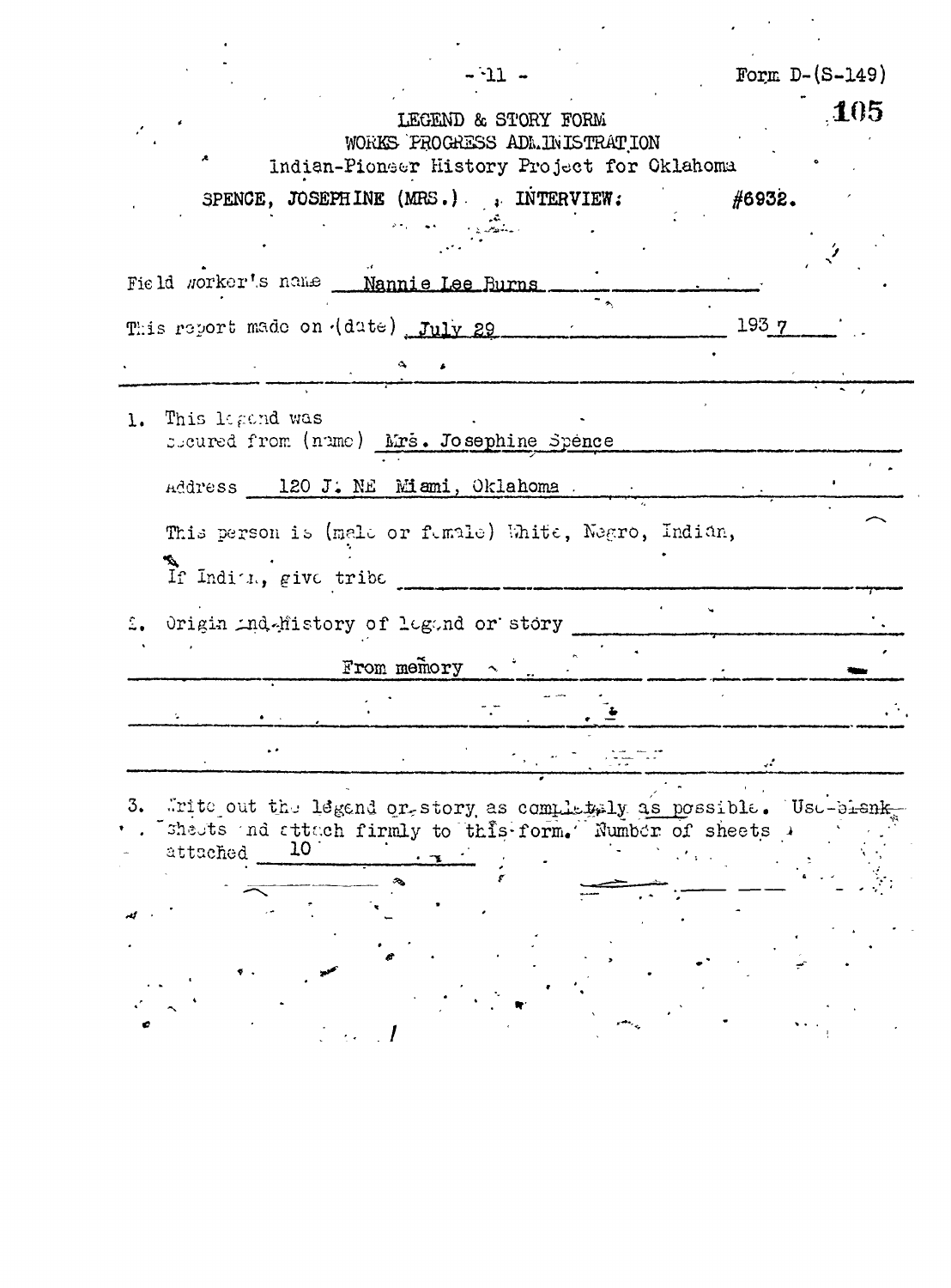SPENCE, JOSEPHINE, MRS.

Interview| with Mrs. Josephine Spence By Nannie Lee Burn's, Field Worker . July 29, 1937

My father, William W. Williams, a white man, was born in Crawford County, Indiana, December 26, 1826. My-mother, Mary Jane Dawson, was bork=in Qush County, Indiana, August 7, 1833. Theyemarried in Indiana and came to Iowa. I was born in Keokuk County, Ioway Sepi<del>ğ</del> (ber 7, 1859. i veliko eta ezkonomiak

CIVIL WAR DAYS.

Father, four brothers and one brother-in-law enlisted in the Northern Army from Iowa.

Father served in Company I, First Iowa Cavalry. He saw much service on the border of Missouri and Arkansas, and was in the battle on Cabin Jreek, near Pryor Creek, Oklahoma.

- - ----- V - -- - ' • • -•-•.,- - — A small division of them were traveling through. . Also include the matrix of them were traveling- through the matrix of them were traveling- through. The set and came near night to Cabin Creek. There was a little bend where they're they're they're they're they're they're they're they're they're they're they're they're the<br>'they're they're they're they're they're they're they're they're they're they're they're they're they're they'r  $\mathcal{P}_\mathbf{r}$  is the contribution on the other side. The other side of the other side. These men decided to the other side.  $U \in \mathbb{R}^3$  , we have  $U \in \mathbb{R}^3$ prised by an attack from their opponents', so complete was it that their mules and.artillery were pushed into the  $\mathbf{r} = \begin{pmatrix} 1 & 0 & 0 \\ 0 & 0 & 0 \\ 0 & 0 & 0 \end{pmatrix}$ " creek and the endire force killed or captured, except my is the contract of the contract of the contract of the contract of the contract of the contract of the contract of the contract of the contract of the contract of the contract of the contract of the contract of the contra iather'and two or three men, who escaped. They walked to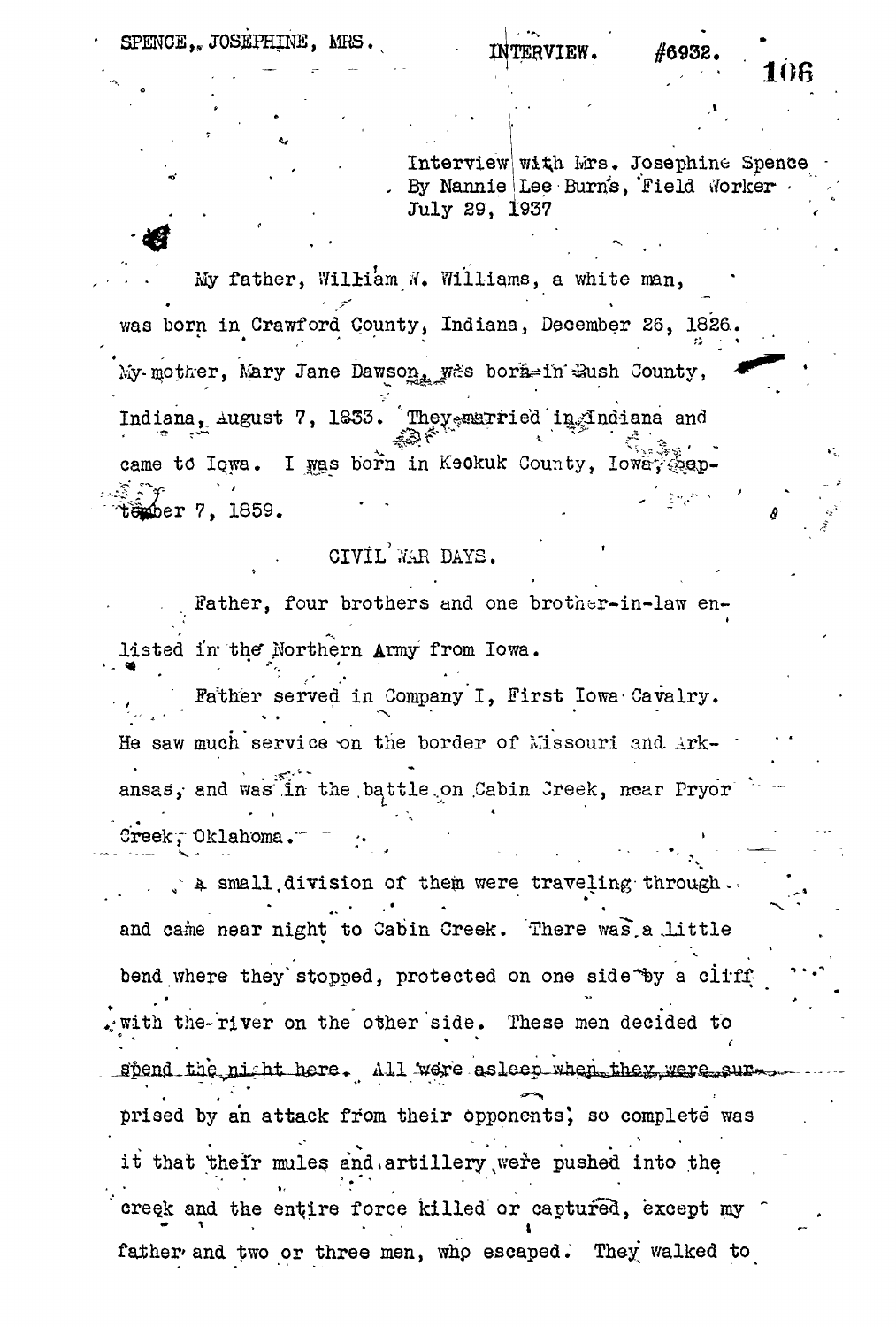$\mathbf{H} \mathbf{F}$  ,  $\mathbf{H} \mathbf{F}$  ,  $\mathbf{H} \mathbf{F}$  ,  $\mathbf{H} \mathbf{F}$  ,  $\mathbf{H} \mathbf{F}$  ,  $\mathbf{H} \mathbf{F}$  ,  $\mathbf{H} \mathbf{F}$  ,  $\mathbf{H} \mathbf{F}$  ,  $\mathbf{H} \mathbf{F}$  ,  $\mathbf{H} \mathbf{F}$  ,  $\mathbf{H} \mathbf{F}$  ,  $\mathbf{H} \mathbf{F}$  ,  $\mathbf{H} \mathbf{F}$  ,

يرون التينة

Osage, Kansas, taking three days to get there and they did not .have anything to,eat till they reached Osage,

 $\frac{1}{2}$  husband, ./illiam L. Spence, was born east of v Joplin, Missouri, at Moss Springs. His parents died when he was quite small, so he went to live with a brother-in-law, Jim Anderson, who had married his sister. He slipped away and joined the army when quite young. \*

## Larly Days.

My parents left lowa when I was six or seven years old and came to hercer County, hissouri, where they stayed only a short time and then came on to Hansas where they took a claim nine miles west of Colum-**• / ' • • - V** bus, in cherokee county, nansas. Life was hard in those days and many of these brave men and women who had .tried to start here had grown discouraged and  $\tilde{a}t$  $\mathbf{r}$  and  $\mathbf{r}$  is the set of  $\mathbf{r}$  $\frac{11}{11}$   $\frac{0}{3}$  one hane of  $\frac{1}{3}$  or  $\frac{1}{3}$ bought many of their claims for a song. Some had tried to improve and had built crude houses and small, buildings and had fenced and broke some sod, but others had only ploughed around their claims. This man hung around till finally some of the more determined men. noticing the effects of his talk, took up the matter and called a meeting and feeling ran so high/that they burned a figure of him in effigy

. The contract of the contract of the contract of  $\mathcal{L}_1$  ,  $\mathcal{L}_2$  ,  $\mathcal{L}_3$  ,  $\mathcal{L}_4$  ,  $\mathcal{L}_5$  ,  $\mathcal{L}_6$  ,  $\mathcal{L}_7$  ,  $\mathcal{L}_8$  ,  $\mathcal{L}_9$  ,  $\mathcal{L}_9$  ,  $\mathcal{L}_8$  ,  $\mathcal{L}_9$  ,  $\mathcal{L}_9$  ,  $\mathcal{L}_9$  ,  $\math$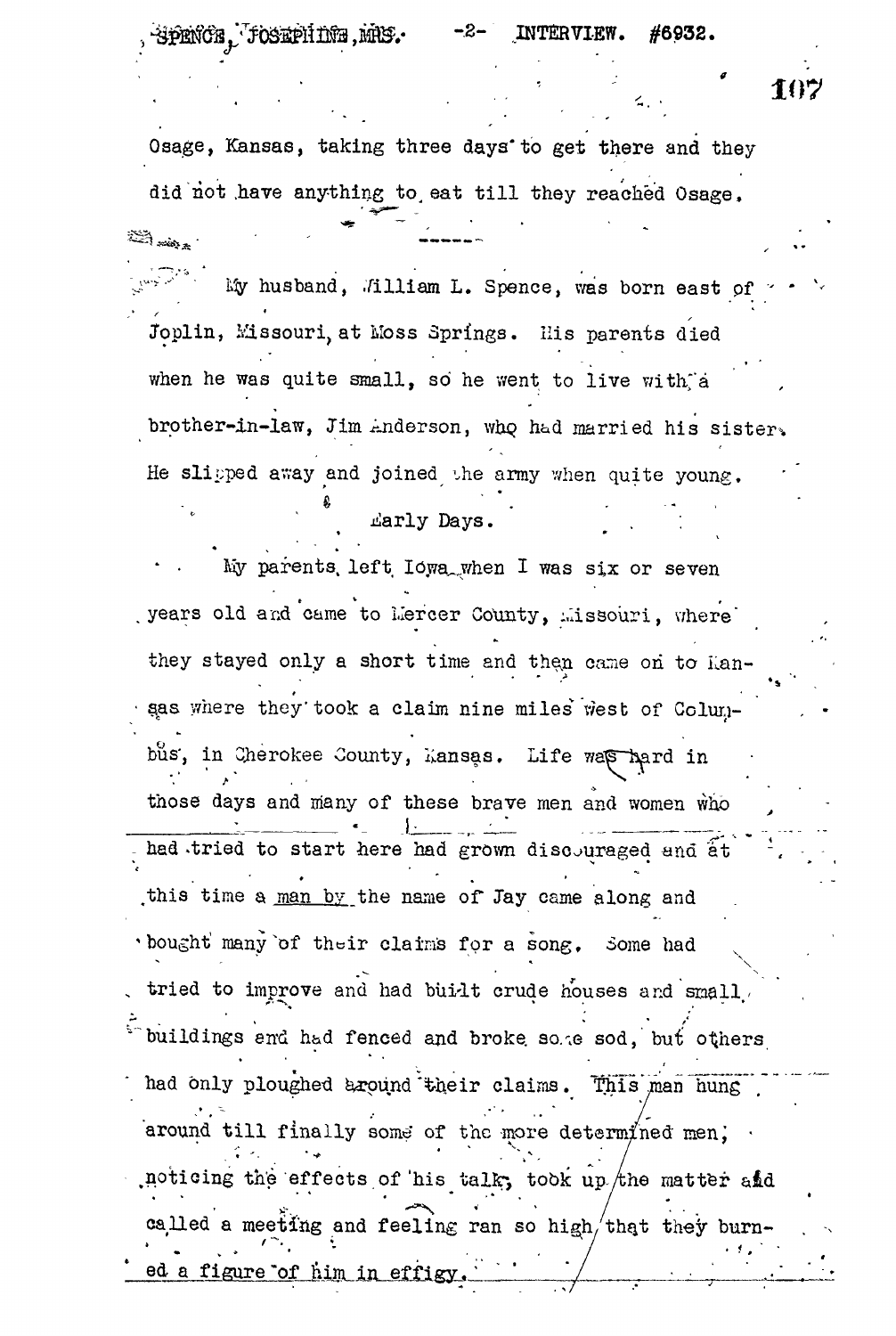SPENCE, JOSEPHINE, Mrs. INTERVIEW. #6932.

**'.'•.' \* > 10 8**

Here my girlhood days were spent, growing up with **i** the new country and each year the school situation improved and I-received a fair education as it was considered in those days.

### Marriage.

March 17, 1880, I married .'illiam L. Spence, and -I cane with him, my father and motner and sister to the-Indian Territory the next day. All of us lived till the following December in a small three room house of native  $\,$ m lumber. We had one room  $14 \times 10$ , a little bed-room and a very snall kitchen. This house was a quarter southwest of the old leoria school-house on the Dave Peery **\* t** place.

place. .  $\sim$  Before we came, father had gone to the Indian  $\mathbf{e}^{\mathbf{e}}$  and  $\mathbf{e}^{\mathbf{e}}$  and  $\mathbf{e}^{\mathbf{e}}$  indian ,  $\mathbf{e}^{\mathbf{e}}$  indian ,  $\mathbf{e}^{\mathbf{e}}$  indian ,  $\mathbf{e}^{\mathbf{e}}$  indian ,  $\mathbf{e}^{\mathbf{e}}$  indian ,  $\mathbf{e}^{\mathbf{e}}$  is the  $\mathbf{e}^{\mathbf{e}}$  indian ,  $\mathbf{e}^$ Agent at Seneca and secured, passes, or rather permits r~ for us to come across the line." ~7it that tine the soldiers were statio ed here and were moving out those who had crossed were stationed here stationed here and were moving out those  $\mathbb{R}^n$ and settled here and who were trying to rake a home for themselves on the Indian land. ...vory time tr.ht .ve crossed ti.c line into'iCansas or ..issouri, or returned ho.ne, v/e had **.T^frrm-ff plU^fc^^XyJ** to show our passes. The soldiers always met anyone either  $\mathcal{P}(\mathbf{r}) = \mathcal{P}(\mathbf{r})$  and the contract of  $\mathcal{P}(\mathbf{r})$  and  $\mathcal{P}(\mathbf{r}) = \mathcal{P}(\mathbf{r})$  and  $\mathcal{P}(\mathbf{r}) = \mathcal{P}(\mathbf{r})$  and  $\mathcal{P}(\mathbf{r}) = \mathcal{P}(\mathbf{r})$  and  $\mathcal{P}(\mathbf{r}) = \mathcal{P}(\mathbf{r})$  and  $\mathcal{P}(\mathbf{r}) = \mathcal{P}(\mathbf{r})$ going or coming. . .'e. were permitted to come because my  $A$ at er had rented from an Indian and was not attempting to settle for himself. .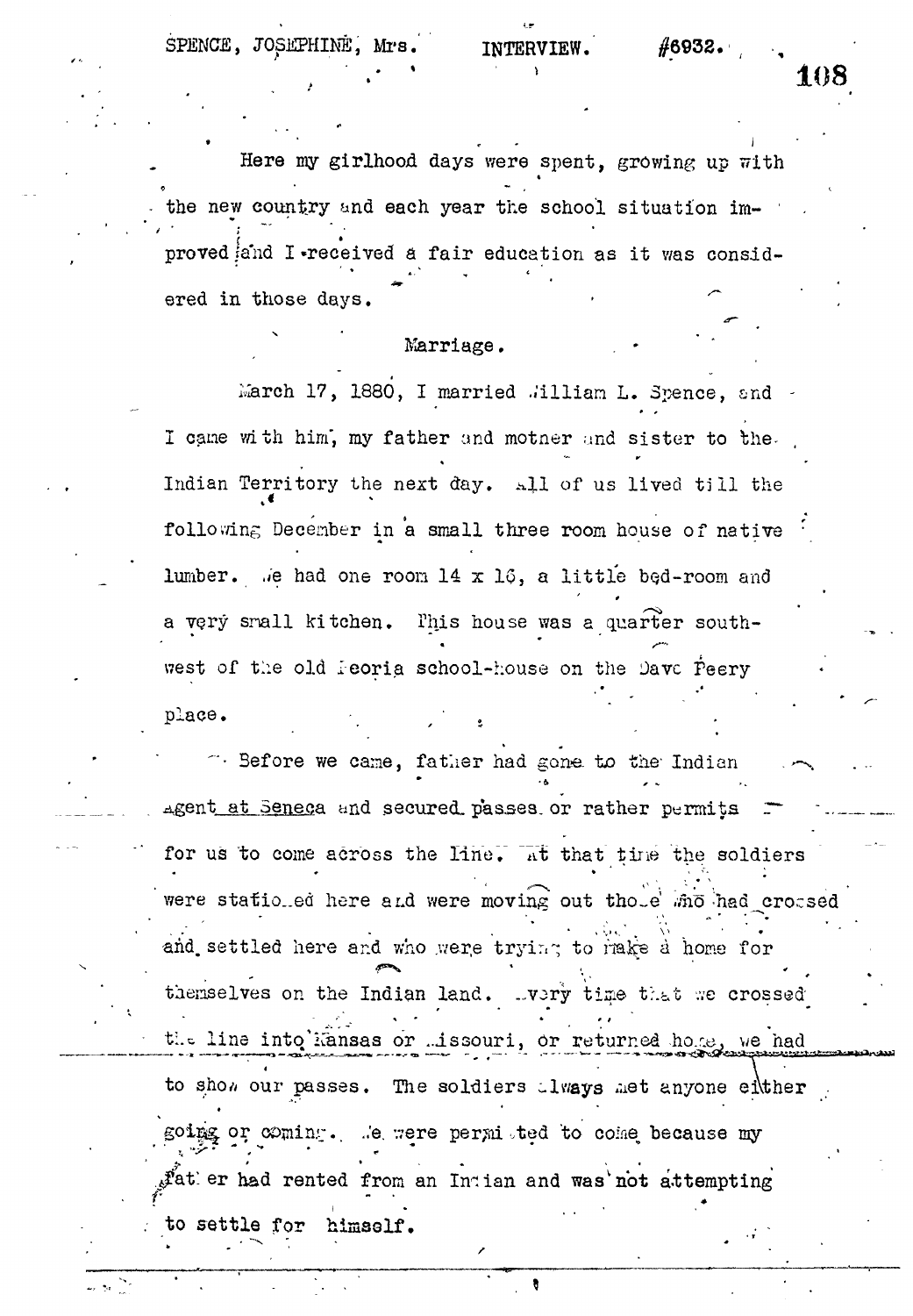SPENCE, JOSEPHINE, MRS.

#6932.

 $101$ 

The Boomer Movement. The quapaws, who had by treaty and purchase acquired the land laying south of the Kansas line. had not been equipped to make a living here and were not permitted to sell even a load of wood from their country. They had found it so hard to exist that most-of them had left their homes here and gone to live among the bages, and there were very few uapaws living here when we came. The country was covered by the blue stem grass, in some places as high as a man's head, so of course was covered by the cattlenen. Nailer, Goodner and others had been pasturing the range and waiting for the time to expire when the wapaw country according to the terms of the treaty would be thrown open for settlement. (After they had vacated their lands for so many years, it was to be opened for settlegent.) The government also knowing this and also knowing that so many of the quapaws had left, had brought both the Poncas and the Nez Perces here, intending to settle them here, but the juapaws had objected so much that both tribes had been moved farther into the state. My father and brother both helped to move them.

The Nez Perces were here' I think only about six months and the poncas were here I think two years.  $\_$  They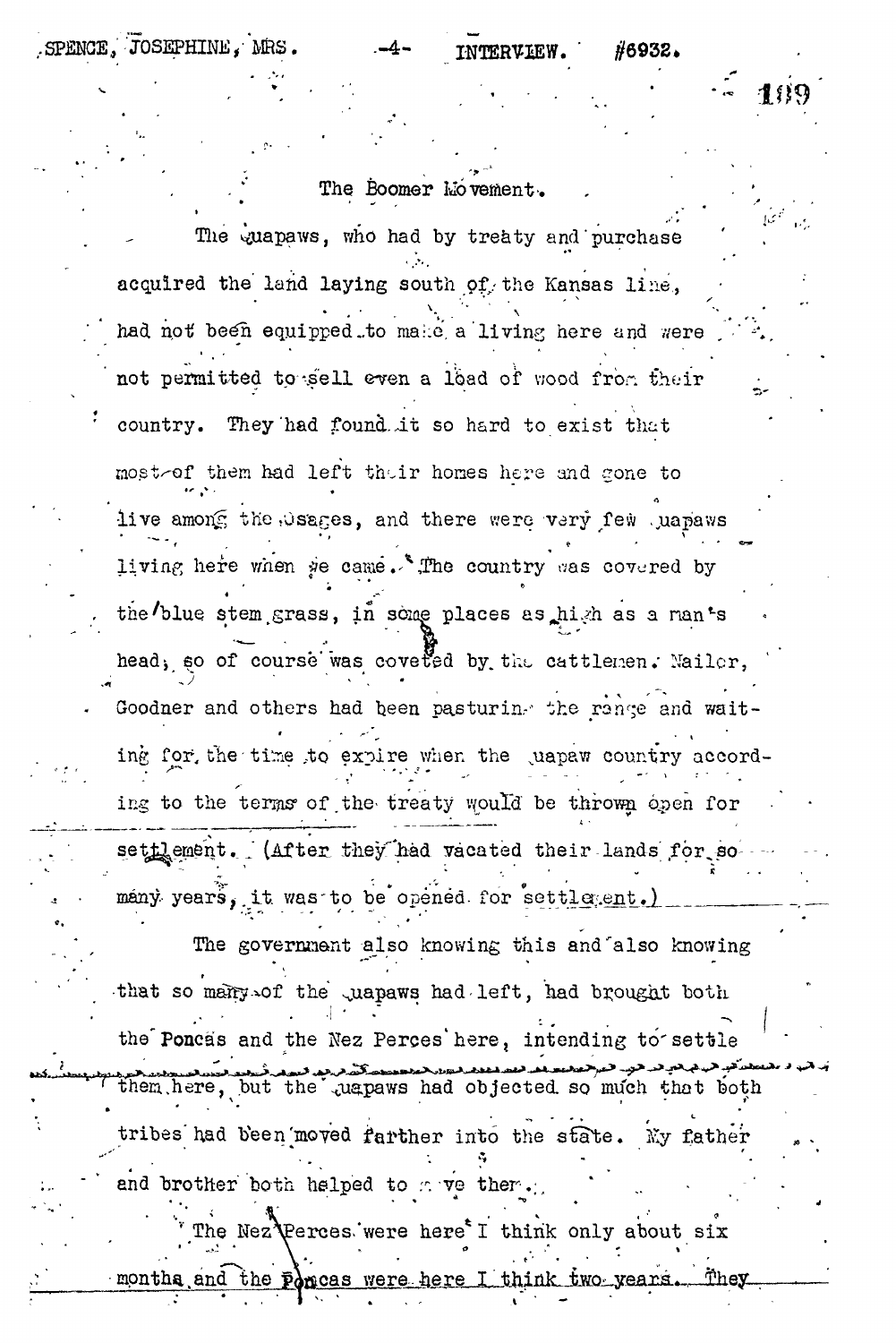NEZ PERCES.

110

farmed some and as the Poncas were moved in August,

the Quapaws got the corn that they had planted.

e'The Nez Perces were moved first and in the month of September, 24 the Poncas the following August. Woolard of Baxter Springs took the contract to move them and it was under him that my father and brother helped. They were moved in wagons.

There had been an Indian celebration at Arkansas City and most of the Nez Perces were there to attend and there were left at home mostly the old people and the children so there was not so many of them to move. PONCAS.

The Ponceswhile here figd lived in tents and whatever they could stretch up so had no improvements. They buried their people by placing them on a scaffold and left them exposed to the sun, wind, etc. They had a burying ground on the new abrams Hill, where Mr. Abrams afterwards built his hoge. In driving through the country you could see the scaffolds as this hill was quite high being on. the prairie with no other high ground around it. after he settled there, he had the bones gathered up and they are now buried on the hill and trees have grown up over the On the way, a Ponca woman died and they had to stop  ${\tt spot.}$  .

and bury her.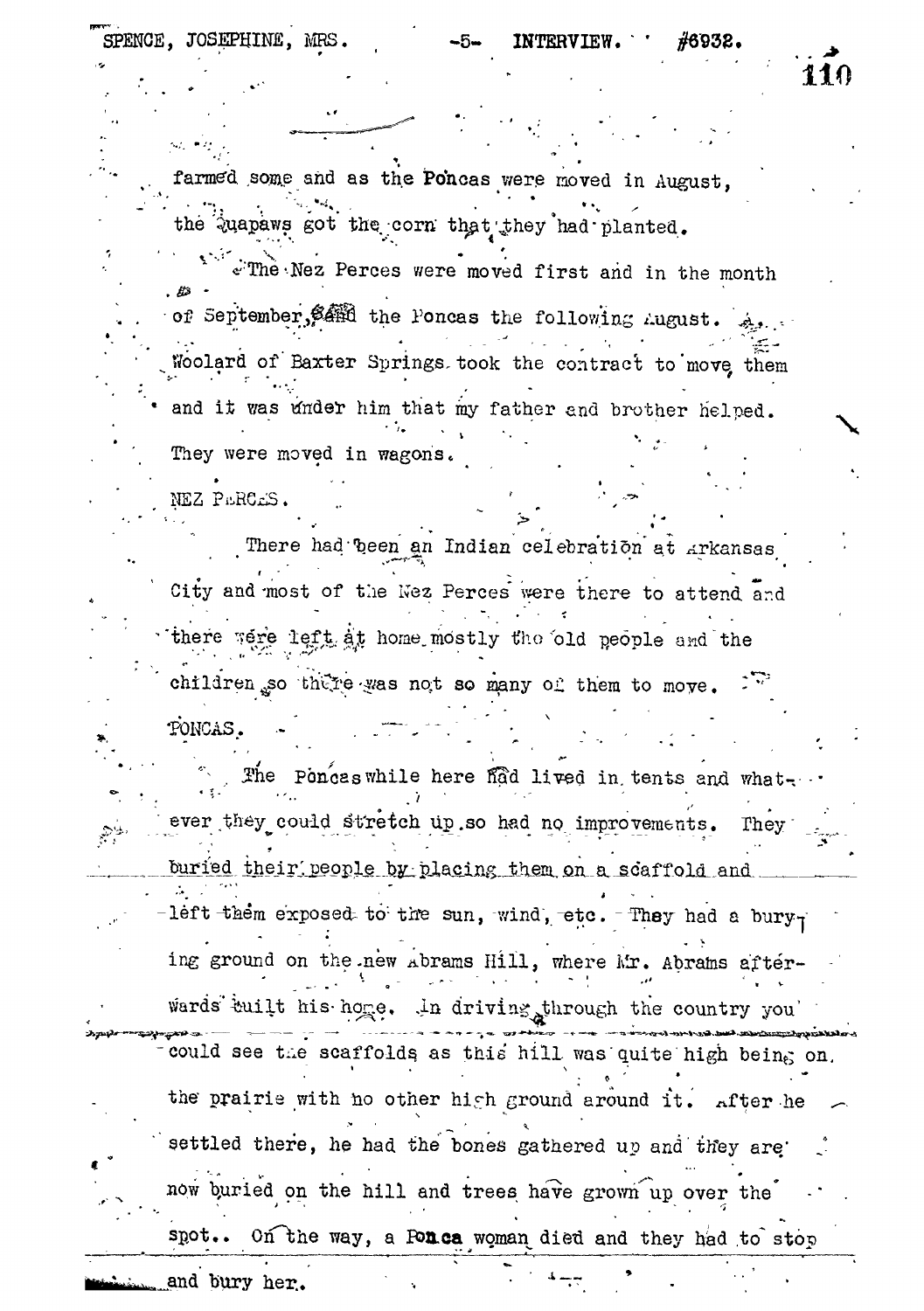The Attempted Settlement, After the government had at the insistence of. the quapaws moved these Indians, their next trouble was with the white people who were waiting for an opportunity to settle here.

• ' **J:t •.**

**' "#6938.**

**'••**

SPENCE, JOSEPHINE, MRS.  $-6-$  **INTERVIEW**.

In the spring of 1879, the editor of the Baxter News, whose name I do not remember, published in his paper that this wapaw country was to be thrown open to .settlement, so those who had been waiting for it began to move in. Some ploughed a furrow around what they » 4 • \* thought- to be "160 acres; some staked their location; and some even moved their houses in with them and set. , and some even- moved, their houses, in  $\mathcal{L}_\mathcal{A}$  , in  $\mathcal{L}_\mathcal{A}$  , in  $\mathcal{L}_\mathcal{A}$  , in  $\mathcal{L}_\mathcal{A}$ them on the location picked out by them. They kept them on  $\mathbf A$  them on the location-picked out  $\mathbf A$ going farther and farther and farther and farther the state line till state line till state line till state li some of them had crossed the wiapaw Strip and were staking and trying to settle in the Feoria country south of the *quapaws.* Those who staked had a board. nailed to a stake and on the board was their name. When this was reported to the Government, they sent soldiers here at once with orders to move these people off and they were all.compelled to.leave, most of them returning to Kansas. This condition was what compelled my father to have, to secure permits for us to come

t

here after .Father had rented a farm from  $Mr.$  Peery. The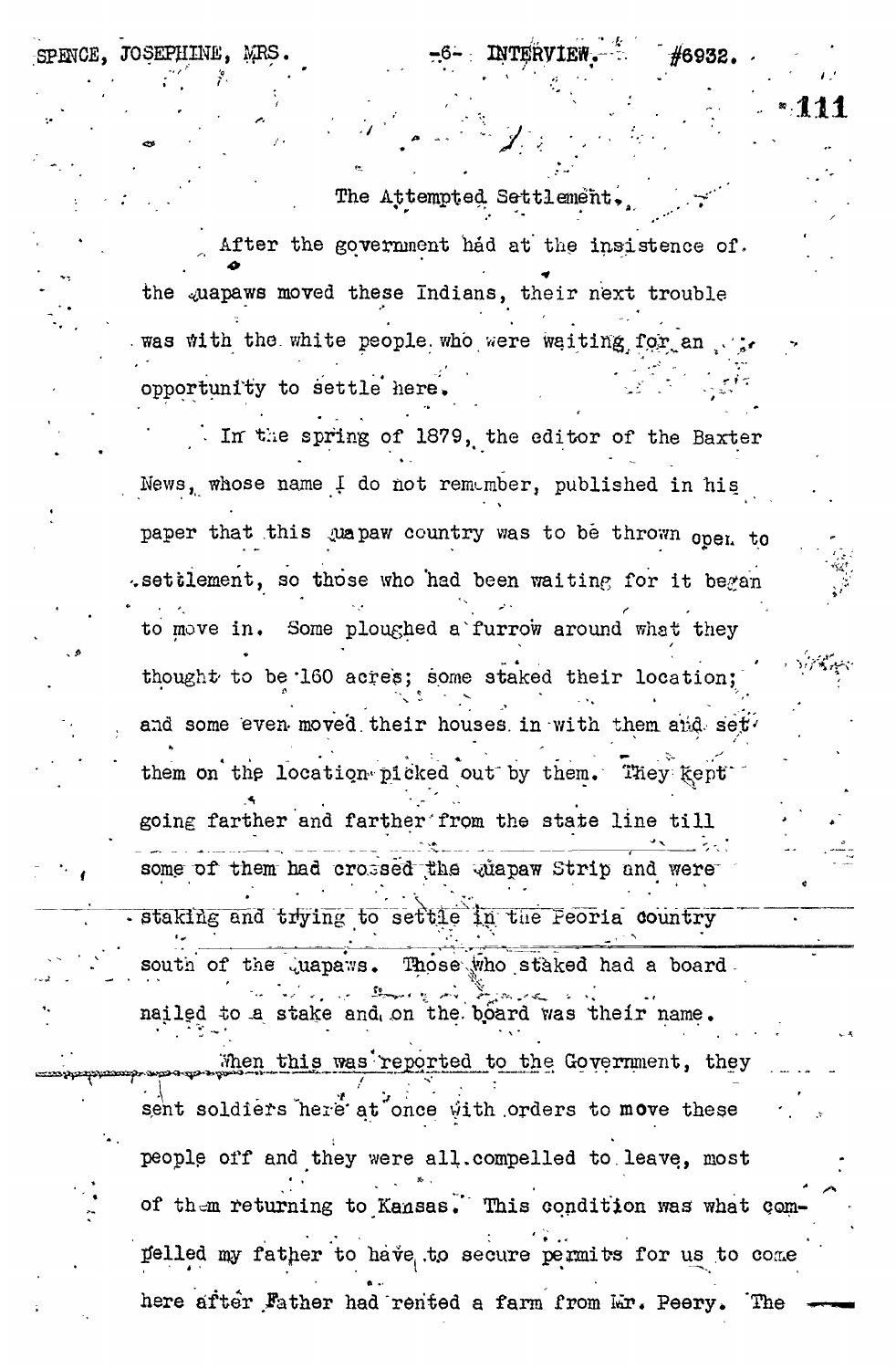**112**

**Covernment** Soldiers not only moved or caused the squatters to move but would not allow any to move here without-**• ^** a benure to enter.

One man I remember, Tom Griffith by name, who had **. ' - . ".. . • • >.<••£, -**  come here, when prdered to move, loaded up his folks and everything he had and moved them and set them over the line and he stayed, in his  $M_{\rm H}$  and  $\ln$ -in the but when the soldiers came he would drive over the line. However he soon made arrangements with the Agency and moved to the Tom Peckham farm near us at Peoria where he stayed several years. Later he improved the ./at Jennison place, four miles east of Miami in Ottawa Country. He was a good neighbor and well liked by the Indians. He would loan them anything, even a load of corn if they needed it,  $x_{0}$ he made them understand that he expected to have it back. His son Glarence is one of the old timers in this county

. The Modocs.

\_\_\_\_\_ . \_ \_\_ \_ . . \_\_\_ . .

**< • • » \* I -**

Yes, I remember when the Modocs were moved here. They were, brought to Baxter Springs by train and then ' moved in wagons to the Mbdoc Reservation on the state line just north and west of Seneca, Missouri. They wore citizen's clothes then brought here, differing from the Poncas, who wore a handkerchief over the head, meccasins, shirts and a blanket over this.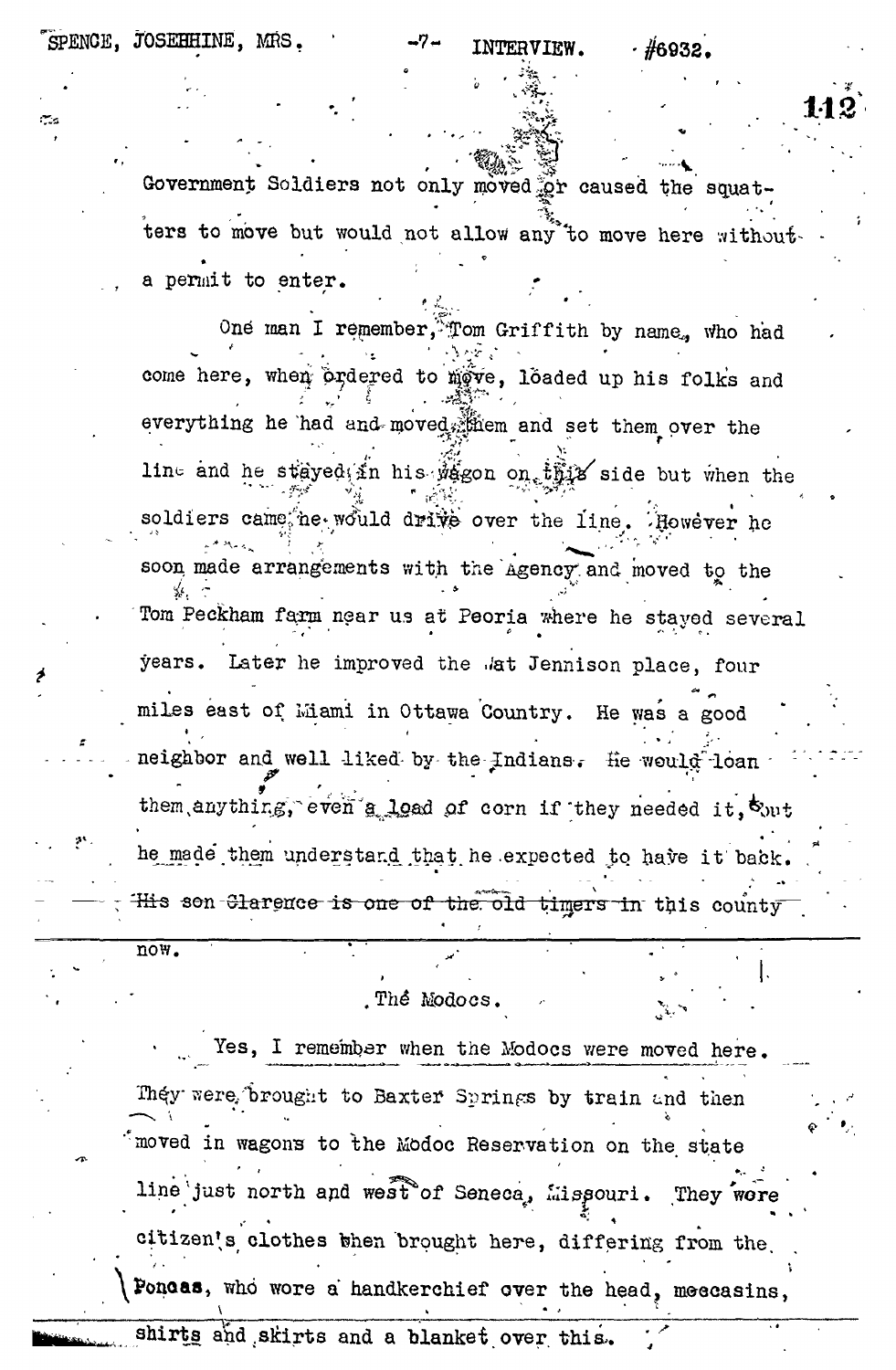:

 $r^* = \frac{1}{2}$ 

The Modocs were homely and so many of them had \* \* • • \* one eye, and a'face scarred from wounds. In fact most of the men were disfigured in some way, caused no doubt from the war they had' been in with the soldiers. One of them was" so badly scarred that"he was called Scar Face Charlie. Some of them were very young men, almost boys. There were also old women and children. The governmentbuilt them houses, a school house, and a church. An old fashinned Friend from Massachusetts was their pastor. Mr. Pickering was the Boss Farmer and taught the men how .to\* farm.  $\blacksquare$ 

 $i$ e had few in fact no, roads except the  $i$ ilitary Road, "Trail", as it was called. This calle south out of Baxter Springs and crossed Rock Creek just southeast  *o2* Lincolnville. Here there was a very large spring-

Roads.

and many people camped here. The men held their herds of cattle near here while getting ready to load on the train at Baxter and later at the state line when the railroad was built to the state line. From this ford as well as from the Peeler's ferry where it crossed the Neosho southeast of here, there were trails leading from these fords in every direction, which as time went on became plainer and later were used as roads. Chetapa, Kansas,

west'and north of here, was the next shipping point and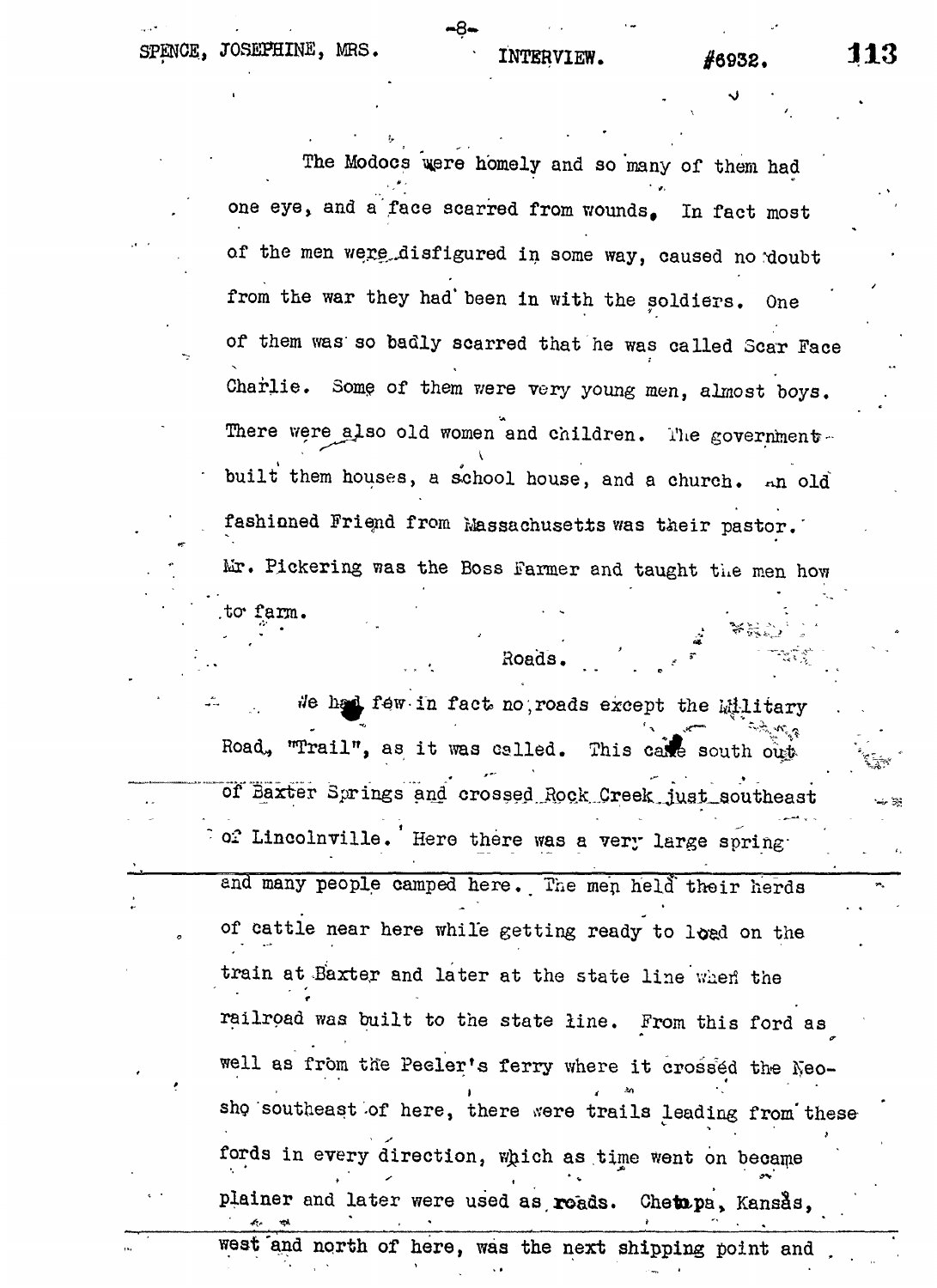thene was a cattle trail from the south there but I do not think it .came through this county; it came west of here. Later as travel increased, there was a short cut by which they crossed the Neosho here at Miami and cut by which they crossed they crossed they crossed they crossed they crossed they crossed the Neosho here at Mi brought their cattle to Baxter west of the old trail. brought the total their cattle to  $B$  and  $\mathcal{L}$  the old trail. This was an advantage because it was not traveled some traveled some traveled some traveled some traveled some<br>This was not traveled some traveled some traveled some traveled some traveled some traveled some traveled some much and the grass was better along the grass was better along the way, as the way, as the way, as the way, as men expected to fatten the grass as the grass as the grass as the grass as they grass as they grass as they grass as they grass as they grass as they grass as they grass as they grass as they grass as they grass as they g drove through through  $\int$  crossing and  $\int$ road went south and passe/d just west of new Ifairland. Mose Peeler who had the ferry-was a Union-Soldier. He was an Ottawa and when he first came here he built a double log house which a terwards burned down and the rock chimney stood there for many years. He lived for some years in a shanty and then he built his two story frama house that you remember. His horse burn is there the old horse shed for the stage horses stood. He also had a  $\mathcal{L}$  is the set of the set of the set of the set of the set of the set of the set of the set of the set of the set of the set of the set of the set of the set of the set of the set of the set of the set of the set of r

store near the ferry.

### Peace Officers.

Mose Peeler, Alfred Wadeater and some of the other old settlers were peace officers.

at one time they reced ved word that a man living near the Abrams Kill had been drinking and shooting around and they went to arrest him. As they rode up, the man came, out of the door and one of the men shot him and he fell backwards into a house where he lay that day and night.

**' 114**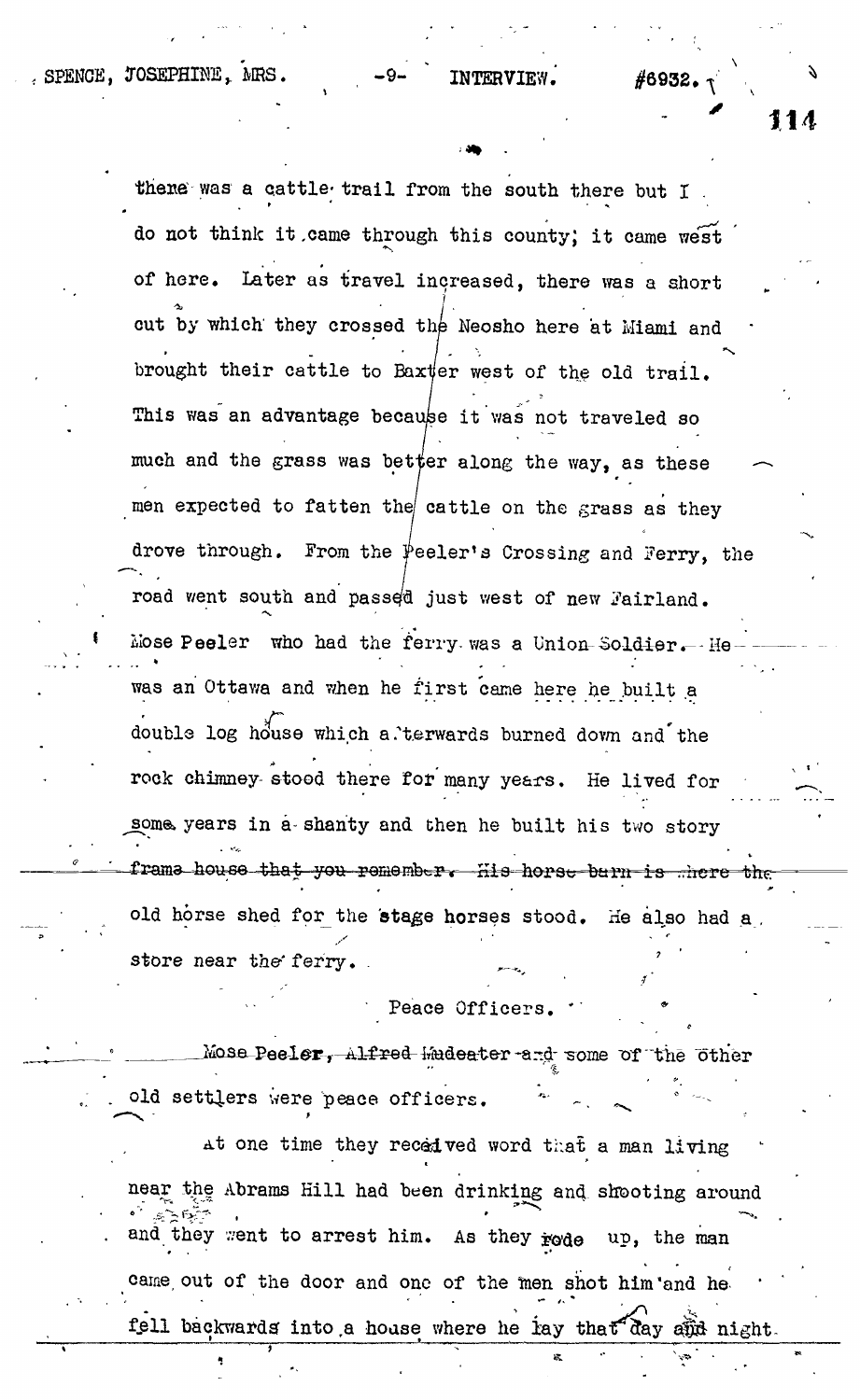SPENCE, JOSEPHINE, MRS. INTERVIEW.

**115**

and till the next day, guarded by the officers, before he was moved but I do not know why.

# Robbery.

Jim Charley, a Peoria Indian, got some money through his mother and he decided to open a store in Baxter Springs and put J. P. McNaughton in charge of  $\mathcal{P} = \mathcal{P} \mathcal{P} = \mathcal{P} \mathcal{P} = \mathcal{P} \mathcal{P} = \mathcal{P} \mathcal{P}$  $\mathbf{v} = \mathbf{v} \cdot \mathbf{v}$  for  $\mathbf{v} = \mathbf{v} \cdot \mathbf{v}$ it. it. In those days few people used the banks and money was most often carried on the person. McNaughton was coming south one day and said he was held up and robcoming south one day and said he was held up and robbed at the Rock Creek Ford. Later his papers, etc., bed at the Hock Creek Ford. Later his papers, etc.,  $\mathbf{L} = \mathbf{L} \mathbf{L} \mathbf{L}$ were found scattered around but no money, and on the were Tbund scattered around but no money, and on the scattered around but no money, and on the scattered around strength of this loss, Jim Charlie was closed out.

> Home Life. . . ' \* Home Life. 7^ ' '

.strength of this loss,  $\mathbf{A}$  is loss,  $\mathbf{A}$  is loss,  $\mathbf{A}$  is loss,  $\mathbf{A}$  is a closed , out.

In December after we were married we moved to ~ "'•" In December after we were married we moved to. the .at Jennison place east of Miami.  $In - 1883$  m $\circ$ the state east of i $\mathbb{Z}$  is the state east of i $\mathbb{Z}$ ; husband and  $\mathcal{A}$  from Baxter operators  $\mathcal{A}$  respectively. the land, 100 acres, at the quapaw mission. George Supernaul, who was the farmer at the Mission, with the  $\sim$  toys farmed ten acres which furnished the school the corn and other vegetables they used. Mr. and Mrs. Thite were in charge of the Lission then.

Our house wqs at first a corn crib and  $_{\rm\bf granary.}$ . Later they moved from the old soldier's location one of the buildings that had been used as a bakery at the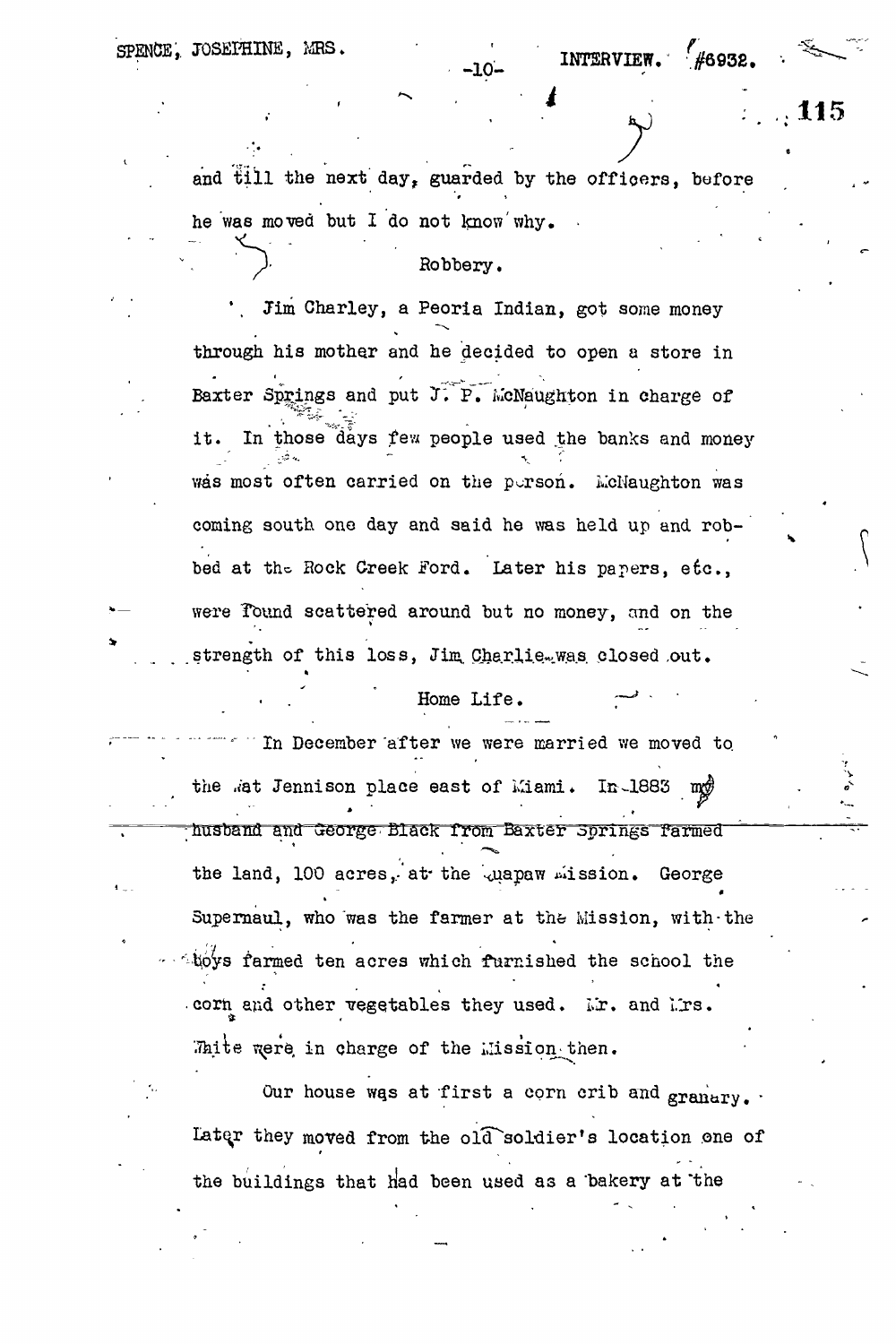spence, JOSEPHINE, MRS. •• 11-1 INTERVIEW. #6932

commissary. This was moved up beside where I lived. We moved here in the fall and lived here for a year and a half and here my second child was born, Lew. My first, Ada, had b en born at the Jennison Farm. We lived a quarter southwest of the Mission Buildings and used the water from a 'sulphur spring there. This spring had a big gum in it. •

# Later years.

Since then, we have lived mostly east of Liami among the Ottawas and here our children were born, fourteen in all. We raised nine of them and six of them are yet living.

# . Neighbors.

Houses were not very close together in those days and the people were very friendly and ready to help you in any way; in sickness and death always ready to do everyin any way; in sickness arid death always ready to do every- / rthing possible'. The women, when they visited each other,

. The came and stayed all day, helped you with you with you with you with you with you with you with  $\mu$ Dr. Jim .t'ade.one of the e'arly settlers ,was a favorite They  $\mathcal{L}^{\mathcal{A}}$  is the and a very good man, and they . They are the solution of the solution of the  $\mathcal{L}^{\mathcal{A}}$ lived on the' Johnnie r/adsworth farm near Peoria. - He was He **•-<sup>i</sup>** vasi $\psi$  six feet tall, very slim and a nose like a mushroom. Keeping a mushroom. Keeping a mushroom. Keeping a mushroom. Keeping a mushroom. Keeping a mushroom. Keeping a mushroom. Keeping a mushroom. Keeping a mushroom. drove two ponies to a topless four wheeled buggy, which had drove two ponies to a top the two points for the two points four wheeled buggy, which had buggy, which had buggy, which had buggy, which had buggy, which had buggy, which had buggy, which had buggy, which had buggy, which

The Indian women would come to our home and we tried, to do something, for them. One day I remember, we were butchering